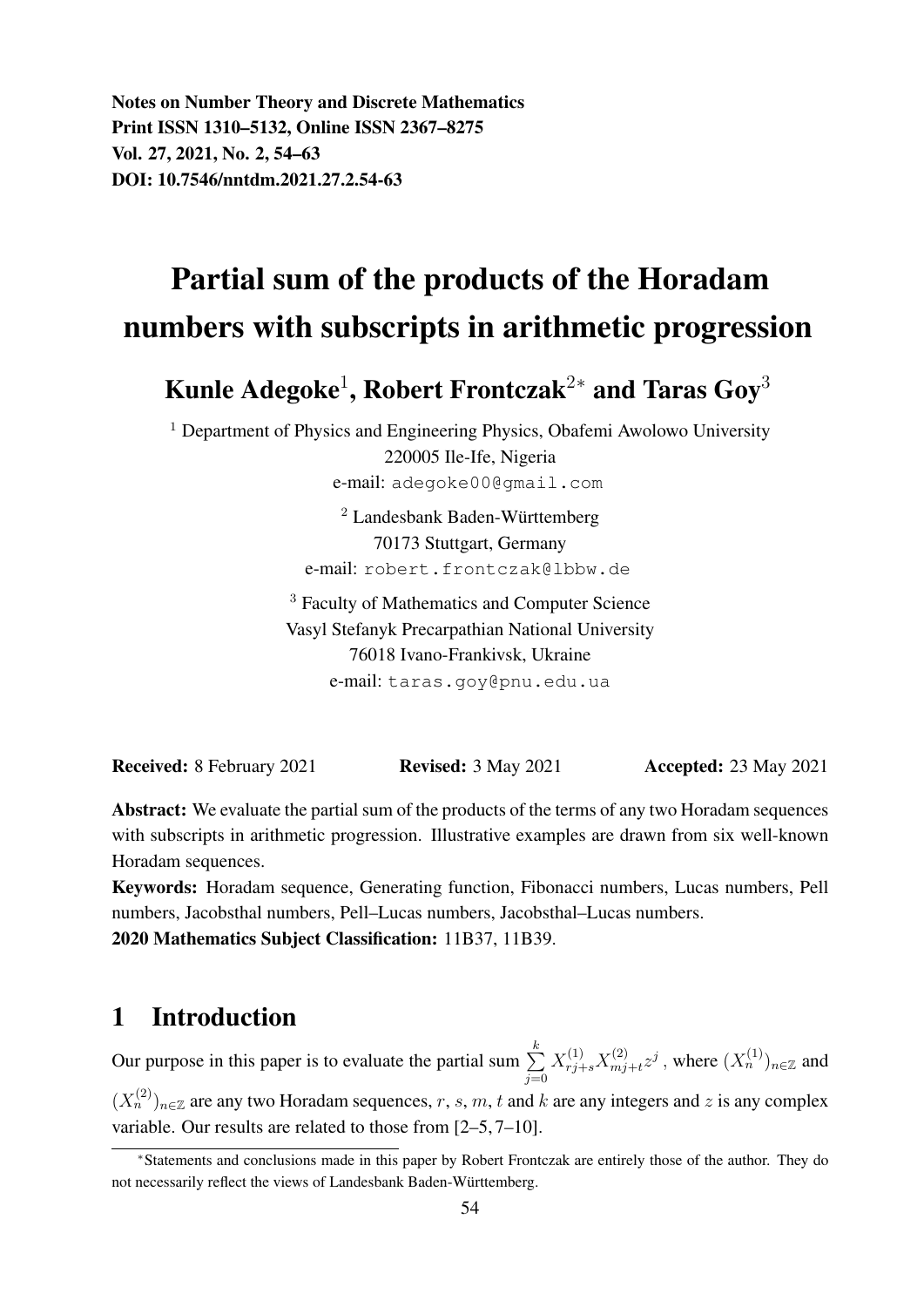The Horadam sequence [6]  $(w_n) = (w_n(a, b; p, q))$  is defined, for all integers, by the recurrence relation

$$
w_0 = a, w_1 = b, \quad w_n = pw_{n-1} - qw_{n-2}, \quad n \ge 2,
$$

with

$$
w_{-n} = \frac{(ap - b)u_n - aqu_{n-1}}{q^n(bu_n - aqu_{n-1})}w_n
$$

or, equivalently,

$$
w_{-n} = q^{-n}(av_n - w_n),
$$

where a, b, p and q are arbitrary complex numbers, with  $p \neq 0$  and  $q \neq 0$ ; and  $(u_n(p,q)) =$  $(w_n(0, 1; p, q))$  and  $(v_n(p, q)) = (w_n(2, p; p, q))$  are Lucas sequences of the first kind and of the second kind, respectively. The most well-known Lucas sequences are the Fibonacci sequence  $(F_n) = (u_n(1,-1))$  and the sequence of Lucas numbers  $(L_n) = (v_n(1,-1))$ .

The Binet formulas for  $u_n$ ,  $v_n$  and  $w_n$  in the non-degenerate case  $p^2 \neq 4q$  are

$$
u_n = \frac{\alpha^n - \beta^n}{\alpha - \beta},
$$
  $v_n = \alpha^n + \beta^n,$   $w_n = \frac{b - a\beta}{\alpha - \beta}\alpha^n + \frac{a\alpha - b}{\alpha - \beta}\beta^n,$ 

where  $\alpha$  and  $\beta$  are the distinct zeros of the characteristic polynomial  $x^2 - px + q$  of the Horadam and Lucas sequences,

$$
\alpha = \frac{p + \sqrt{p^2 - 4q}}{2}, \qquad \beta = \frac{p - \sqrt{p^2 - 4q}}{2}
$$

The following power reduction formulas, which we require later, can be easily established by induction:

$$
\alpha^n = u_n \alpha - q u_{n-1}, \qquad \beta^n = u_n \beta - q u_{n-1}.
$$
 (1)

.

Partial sum of Horadam numbers with subscripts in arithmetic progression for integers  $r, k$ and s and arbitrary  $z$  can be evaluated as  $[1, 10]$ 

$$
\sum_{j=0}^{k} w_{rj+s} z^j = \frac{q^r w_{rk+s} z^{k+2} - w_{rk+r+s} z^{k+1} - q^r w_{s-r} z + w_s}{q^r z^2 - v_r z + 1}.
$$
 (2)

In particular,

$$
\sum_{j=0}^{k} u_{rj+s} z^j = \frac{q^r u_{rk+s} z^{k+2} - u_{rk+r+s} z^{k+1} + q^s u_{r-s} z + u_s}{q^r z^2 - v_r z + 1},
$$
  

$$
\sum_{j=0}^{k} v_{rj+s} z^j = \frac{q^r v_{rk+s} z^{k+2} - v_{rk+r+s} z^{k+1} - q^s v_{r-s} z + v_s}{q^r z^2 - v_r z + 1}.
$$

The generating function of the Horadam sequence with subscripts in arithmetic progression for integers  $r$  and  $s$  is [1]

$$
\sum_{j=0}^{\infty} w_{rj+s} z^j = \frac{-q^r w_{s-r} z + w_s}{q^r z^2 - v_r z + 1}.
$$

In particular,

$$
\sum_{j=0}^{\infty} u_{rj+s} z^j = \frac{q^s u_{r-s} z + u_s}{q^r z^2 - v_r z + 1}, \qquad \sum_{j=0}^{\infty} v_{rj+s} z^j = \frac{-q^s v_{r-s} z + v_s}{q^r z^2 - v_r z + 1}.
$$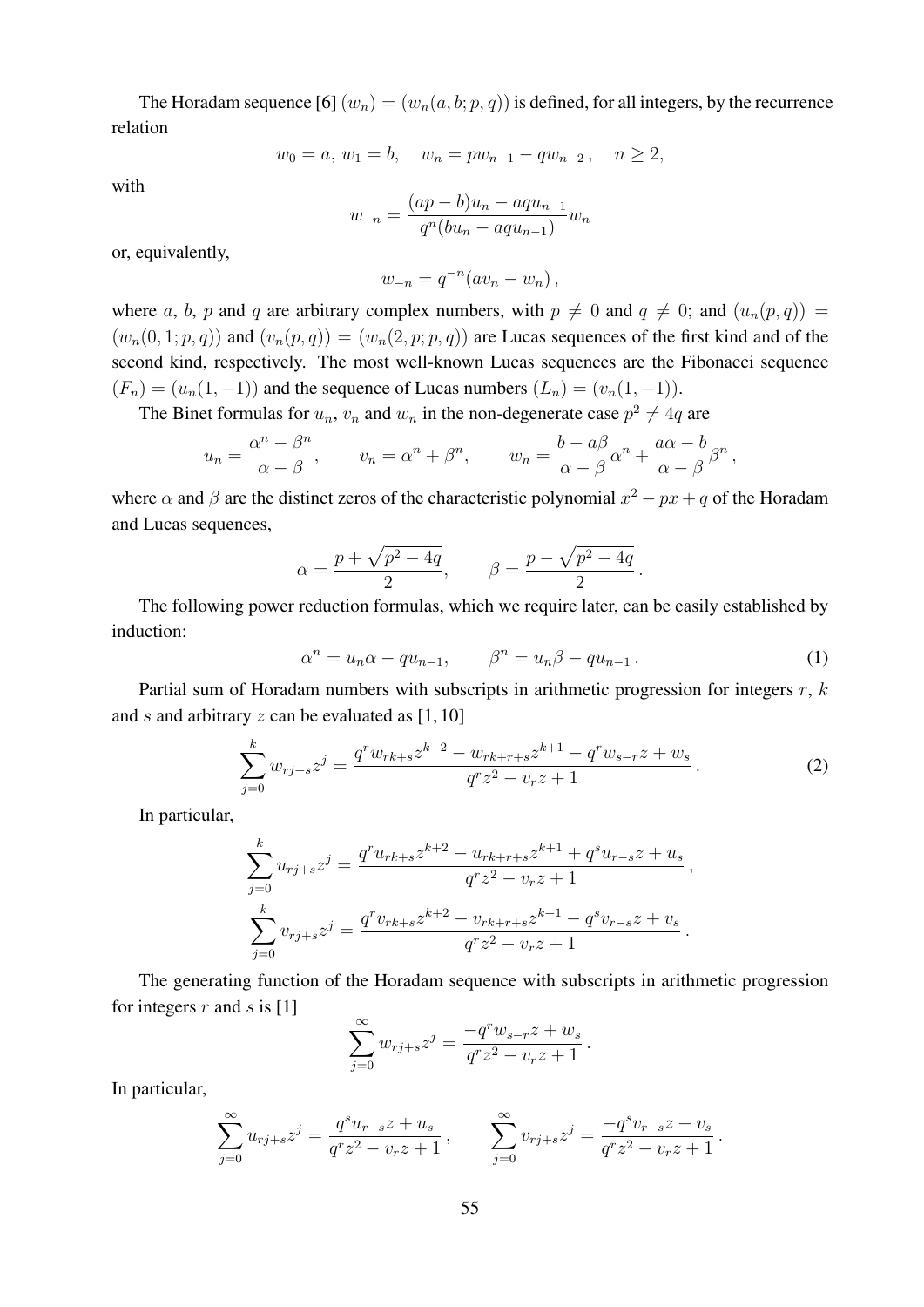Further results on Horadam sequence can be found in the survey paper [13]. Properties of Lucas sequences can be found in [14, Chapter 1].

#### 2 Main results

**Theorem 2.1.** Let  $(X_n^{(1)}) = (w_n(X_0^{(1)})$  $\binom{10}{0},X_1^{(1)};p_1,q_1)$  and  $(X_n^{(2)}) = (w_n(X_0^{(2)})$  $\bigl( \begin{smallmatrix} (2) \ 0 \end{smallmatrix}, X^{(2)}_1; p_2, q_2 \bigr) \bigr)$  be *two non-degenerated Horadam sequences. Let*

$$
\{(u_n^{(1)}) = (w_n(0, 1; p_1, q_1)), (v_n^{(1)}) = (w_n(2, p_1; p_1, q_1))\},\
$$

$$
\{(u_n^{(2)}) = (w_n(0, 1; p_2, q_2)), (v_n^{(2)}) = (w_n(2, p_2; p_2, q_2))\}
$$

be the respective Lucas sequences associated with  $(X_n^{(1)})$  and  $(X_n^{(2)})$ . Then

$$
\sum_{j=0}^{k} X_{rj+s}^{(1)} X_{mj+t}^{(2)} z^j = \frac{X_0^{(2)} (q_2 EG + p_2 FG + FH) + X_1^{(2)} (EH - FG)}{q_2 G^2 + H^2 + p_2 GH},
$$

*where*

$$
E = q_1^r X_{rk+s}^{(1)} u_{mk+2m+t}^{(2)} z^{k+2} - X_{rk+r+s}^{(1)} u_{mk+m+t}^{(2)} z^{k+1} - q_1^r X_{s-r}^{(1)} u_{m+t}^{(2)} z + X_s^{(1)} u_t^{(2)},
$$
  
\n
$$
F = -q_1^r X_{rk+s}^{(1)} u_{mk+2m+t-1}^{(2)} z^{k+2} + X_{rk+r+s}^{(1)} u_{mk+m+t-1}^{(2)} z^{k+1}
$$
 (3)

$$
= - q_1^r X_{rk+s}^{(1)} u_{mk+2m+t-1}^{(2)} z^{k+2} + X_{rk+r+s}^{(1)} u_{mk+m+t-1}^{(2)} z^{k+1} + q_1^r X_{s-r}^{(1)} u_{m+t-1}^{(2)} z - X_s^{(1)} u_{t-1}^{(2)},
$$
\n
$$
(4)
$$

$$
G = q_1^r u_{2m}^{(2)} z^2 - v_r^{(1)} u_m^{(2)} z \tag{5}
$$

*and*

$$
H = -q_1^r q_2 u_{2m-1}^{(2)} z^2 + q_2 v_r^{(1)} u_{m-1}^{(2)} z + 1.
$$
 (6)

*Proof.* Let  $\alpha_i$  and  $\beta_i$ ,  $\alpha_i \neq \beta_i$ ,  $i \in \{1,2\}$ , be the zeros of  $x^2 - p_i x + q_i$ , the characteristic polynomial of the sequence  $(u_n^{(i)})$ . Then

$$
X_n^{(i)} = A_i \alpha_i^n + B_i \beta_i^n, \qquad i \in \{1; 2\},
$$

where

$$
A_i = \frac{X_1^{(i)} - X_0^{(i)}\beta_i}{\alpha_i - \beta_i}, \qquad B_i = \frac{X_0^{(i)}\alpha_i - X_1^{(i)}}{\alpha_i - \beta_i}.
$$

In (2) make the identification  $w_n \equiv X_n^{(1)}$ , replace z with  $\alpha_2^m z$  and multiply both sides by  $\alpha_2^t$ to obtain

$$
S_1 = \sum_{j=0}^{k} X_{rj+s}^{(1)} \alpha_2^{mj+t} z^j
$$
  
= 
$$
\frac{q_1^r X_{rk+s}^{(1)} \alpha_2^{mk+2m+t} z^{k+2} - X_{rk+r+s}^{(1)} \alpha_2^{mk+m+t} z^{k+1} - q_1^r X_{s-r}^{(1)} \alpha_2^{m+t} z + X_s^{(1)} \alpha_2^t}{q_1^r \alpha_2^{2m} z^2 - v_r^{(1)} \alpha_2^m z + 1}.
$$
 (7)

Similarly,

$$
S_2 = \sum_{j=0}^k X_{rj+s}^{(1)} \beta_2^{mj+t} z^j
$$
  
= 
$$
\frac{q_1^r X_{rk+s}^{(1)} \beta_2^{mk+2m+t} z^{k+2} - X_{rk+r+s}^{(1)} \beta_2^{mk+m+t} z^{k+1} - q_1^r X_{s-r}^{(1)} \beta_2^{m+t} z + X_s^{(1)} \beta_2^t}{q_1^r \beta_2^{2m} z^2 - v_r^{(1)} \beta_2^m z + 1}.
$$
 (8)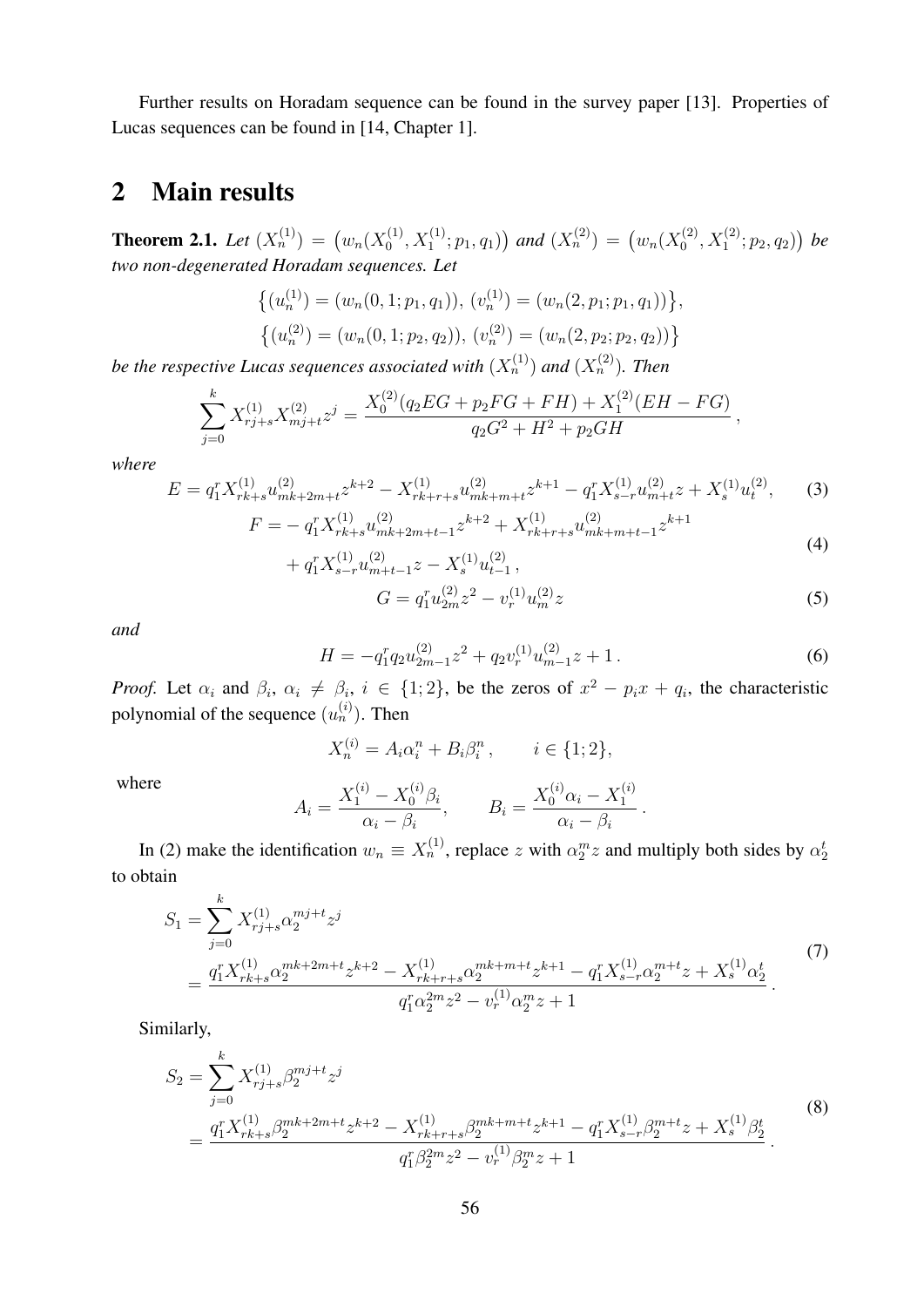Using the power reduction formulas  $(1)$ , identities  $(7)$  and  $(8)$  can be written as

$$
S_1 = \sum_{j=0}^{k} X_{rj+s}^{(1)} \alpha_2^{mj+t} z^j = \frac{E\alpha_2 + F}{G\alpha_2 + H}
$$
(9)

and

$$
S_2 = \sum_{j=0}^{k} X_{rj+s}^{(1)} \beta_2^{mj+t} z^j = \frac{E\beta_2 + F}{G\beta_2 + H},
$$
\n(10)

where E, F, G and H are as given in  $(3)$  – (6). Now

$$
A_2S_1 + B_2S_2 = \sum_{j=0}^k X_{rj+s}^{(1)} (A_2 \alpha_2^{mj+t} + B_2 \beta_2^{mj+t}) z^j = \sum_{j=0}^k X_{rj+s}^{(1)} X_{mj+t}^{(2)} z^j.
$$

But from (9) and (10) we have

$$
A_2S_1 + B_2S_2 = A_2 \frac{E\alpha_2 + F}{G\alpha_2 + H} + B_2 \frac{E\beta_2 + F}{G\beta_2 + H}.
$$

Thus,

$$
\sum_{j=0}^{k} X_{rj+s}^{(1)} X_{mj+t}^{(2)} z^j = \frac{A_2 (E\alpha_2 + F)(G\beta_2 + H) + B_2 (G\alpha_2 + H)(E\beta_2 + F)}{(G\alpha_2 + H)(G\beta_2 + H)},
$$

from which the stated identity follows after multiplying out the right-hand side and some algebra.  $\Box$ 

#### 3 Examples

We will draw illustrations of Theorem 2.1 from six well-known second-order sequences, namely the Fibonacci, Lucas, Pell, Pell–Lucas, Jacobsthal, and Jacobsthal–Lucas numbers. First we give a quick review of the sequences.

The Fibonacci numbers  $F_n$  and the Lucas numbers  $L_n$  are defined, for  $n \in \mathbb{Z}$ , as usual, through the recurrence  $F_n = F_{n-1} + F_{n-2}$  ( $n \ge 2$ ),  $F_0 = 0$ ,  $F_1 = 1$  and  $L_n = L_{n-1} + L_{n-2}$  $(n \ge 2)$ ,  $L_0 = 2$ ,  $L_1 = 1$ , with  $F_{-n} = (-1)^{n-1}F_n$  and  $L_{-n} = (-1)^nL_n$ . Exhaustive discussion of the properties of Fibonacci and Lucas numbers can be found in [11, 16].

The Jacobsthal numbers  $J_n$  and the Jacobsthal–Lucas numbers  $j_n$  are defined, for  $n \in \mathbb{Z}$ , through the recurrence relations  $J_n = J_{n-1} + 2J_{n-2}$   $(n \geq 2)$ ,  $J_0 = 0$ ,  $J_1 = 1$  and  $j_n = j_{n-1} + 2j_{n-2}$   $(n \ge 2)$ ,  $j_0 = 2$ ,  $j_1 = 1$ , with  $J_{-n} = (-1)^{n-1}2^{-n}J_n$  and  $j_{-n} = (-1)^{n}2^{-n}j_n$ . The entries A001045 and A014551 from [15] conclude good reference materials on the Jacobsthal and Jacobsthal–Lucas numbers, respectively.

The Pell numbers  $P_n$  and Pell–Lucas numbers  $Q_n$  are defined, for  $n \in \mathbb{Z}$ , through the recurrence relations  $P_n = 2P_{n-1} + P_{n-2}$  ( $n \ge 2$ ),  $P_0 = 0$ ,  $P_1 = 1$  and  $Q_n = 2Q_{n-1} + Q_{n-2}$  $(n \ge 2)$ ,  $Q_0 = 2$ ,  $Q_1 = 2$ , with  $P_{-n} = (-1)^{n-1}P_n$  and  $Q_{-n} = (-1)^n Q_n$ . [12] and [15] (entries A000129 and A002203) are useful source materials on Pell and Pell–Lucas numbers.

For reference, the first few values of the six sequences are given in Table 1 below.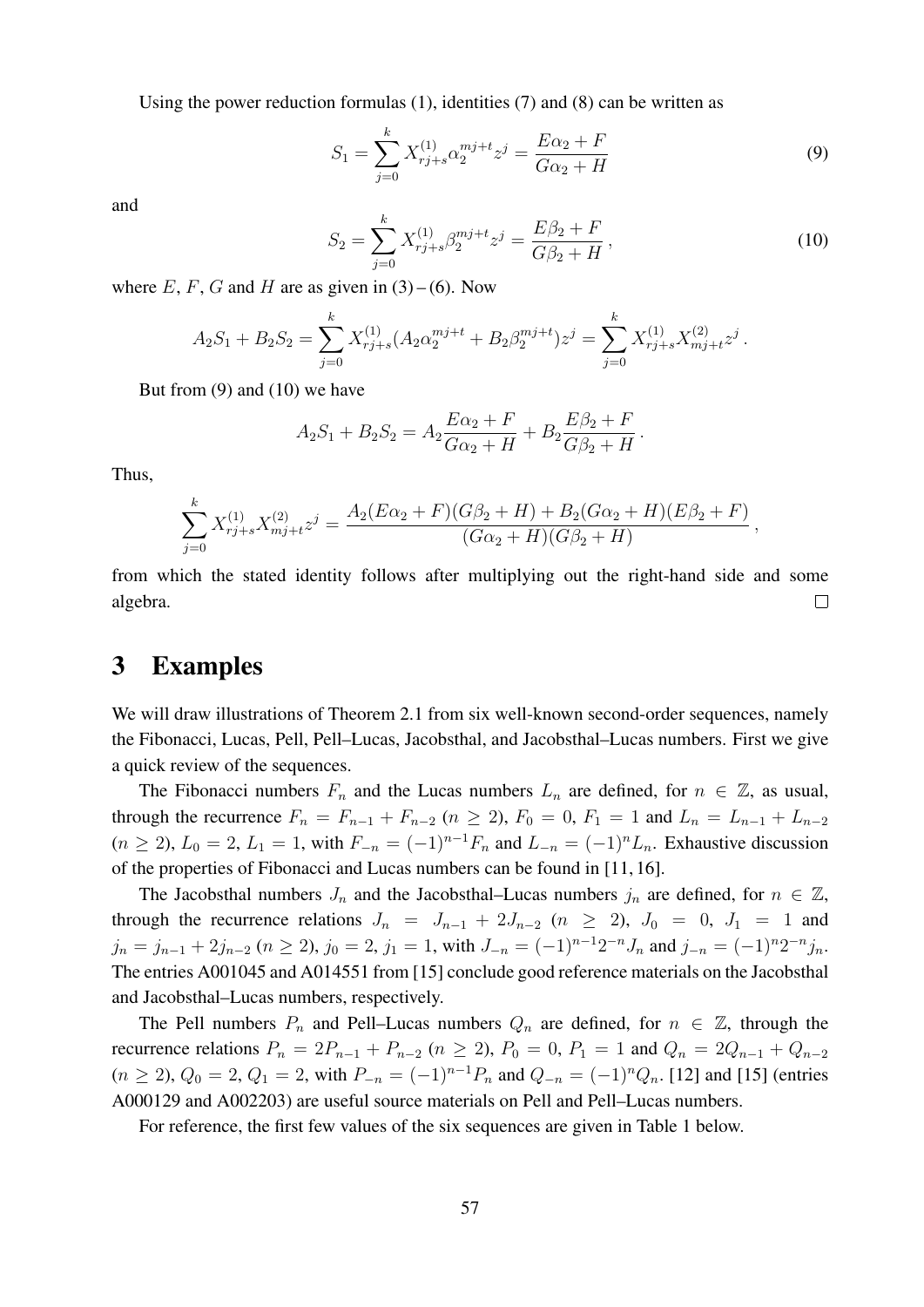| $\boldsymbol{n}$   | $G-$           |         | $-3$           | $-2$   | $-1$        | $\theta$       |                | 2              | 3              | 4  | $5\overline{)}$ | 6   | 7   | 8    |
|--------------------|----------------|---------|----------------|--------|-------------|----------------|----------------|----------------|----------------|----|-----------------|-----|-----|------|
| $\bm{F_n}$         | $\overline{5}$ | $-3$    | $\overline{2}$ | $-1$   |             | $\theta$       |                |                | $\overline{2}$ | 3  | 5               | 8   | 13  | 21   |
| $\bm{L_n}$         | $-11$          | 7       | $-4$           | 3      | $^{\rm -1}$ | $\overline{2}$ |                | 3              | 4              | ⇁  | 11              | 18  | 29  | 47   |
| $P_n$              | 29             | $-12$   | 5              | $-2$   |             | $\theta$       |                | $\overline{2}$ | 5              | 12 | 29              | 70  | 169 | 408  |
| $\boldsymbol{Q_n}$ | $-82$          | 34      | $-14$          | 6      | $-2$        | $\overline{2}$ | $\overline{2}$ | 6              | 14             | 34 | 82              | 198 | 478 | 1154 |
| $\boldsymbol{J_n}$ | 11/32          | $-5/16$ | 3/8            | $-1/4$ | 1/2         | $\theta$       |                |                | 3              | 5  | 11              | 21  | 43  | 85   |
| $\boldsymbol{j_n}$ | $-31/32$       | 17/16   | $-7/8$         | 5/4    | $-1/2$      | 2              |                | 5              | $\overline{7}$ | 17 | 31              | 65  | 127 | 257  |

Table 1. Terms of  $F_n$ ,  $L_n$ ,  $P_n$ ,  $Q_n$ ,  $J_n$  and  $j_n$ 

## 3.1 Sum of the products of Fibonacci numbers with subscripts in arithmetic progression

Let  $(X_n^{(1)}) \equiv (F_n)$  and  $(X_n^{(2)}) \equiv (F_n)$ . Then  $(u_n^{(1)}) = (F_n)$ ,  $(v_n^{(1)}) = (L_n)$ ,  $(u_n^{(2)}) = (F_n)$  and  $(v_n^{(2)}) = (L_n)$ . Thus  $p_1 = p_2 = 1$ ,  $q_1 = q_2 = -1$ . We therefore have:

$$
E = (-1)^r F_{rk+s} F_{mk+2m+t} z^{k+2} - F_{rk+r+s} F_{mk+m+t} z^{k+1} - (-1)^r F_{s-r} F_{m+t} z + F_s F_t, \tag{11}
$$

$$
F = (-1)^r F_{rk+s} F_{mk+2m+t-1} z^{k+2} - F_{rk+r+s} F_{mk+m+t-1} z^{k+1}
$$
\n(12)

$$
-(-1)^{r} F_{s-r} F_{m+t-1} z + F_{s} F_{t-1} ,
$$

$$
G = (-1)^r F_{2m} z^2 - L_r F_m z \tag{13}
$$

and

$$
H = (-1)^r F_{2m-1} z^2 - L_r F_{m-1} z + 1.
$$
\n(14)

Theorem 3.1. *Let* r*,* s*,* m*,* t *and* k *be integers. Then*

$$
\sum_{j=0}^{k} F_{rj+s} F_{mj+t} z^j = \frac{EH - FG}{H^2 - G^2 + GH},
$$

*where*  $E$ *, F<sub>,</sub> G* and  $H$  are as given in (11) – (14)*.* 

In particular, we have

$$
\sum_{j=0}^{k} F_j^2 z^j = \frac{(F_k F_{k+2} z^{k+2} + F_{k+1}^2 z^{k+1} - z)(1 - z^2) + F_k F_{k+1} z^k (z + z^2)^2}{(z + z^2)^2 - (1 - z^2)^2 + (z + z^2)(1 - z^2)},
$$
\n
$$
= \frac{(F_k F_{k+2} z^{k+2} + F_{k+1}^2 z^{k+1} - z)(z^2 - 1) - F_k F_{k+1} z^k (z + z^2)^2}{(1 - 3z + z^2)(z + 1)^2},
$$
\n(15)

which at  $z = 1$  gives the classical result

$$
\sum_{j=0}^{k} F_j^2 = F_k F_{k+1} \,,
$$

and from which we also get the generating function of the squares of Fibonacci numbers

$$
\sum_{j=0}^{\infty} F_j^2 z^j = \frac{z - z^2}{1 - 2z - 2z^2 + z^3}.
$$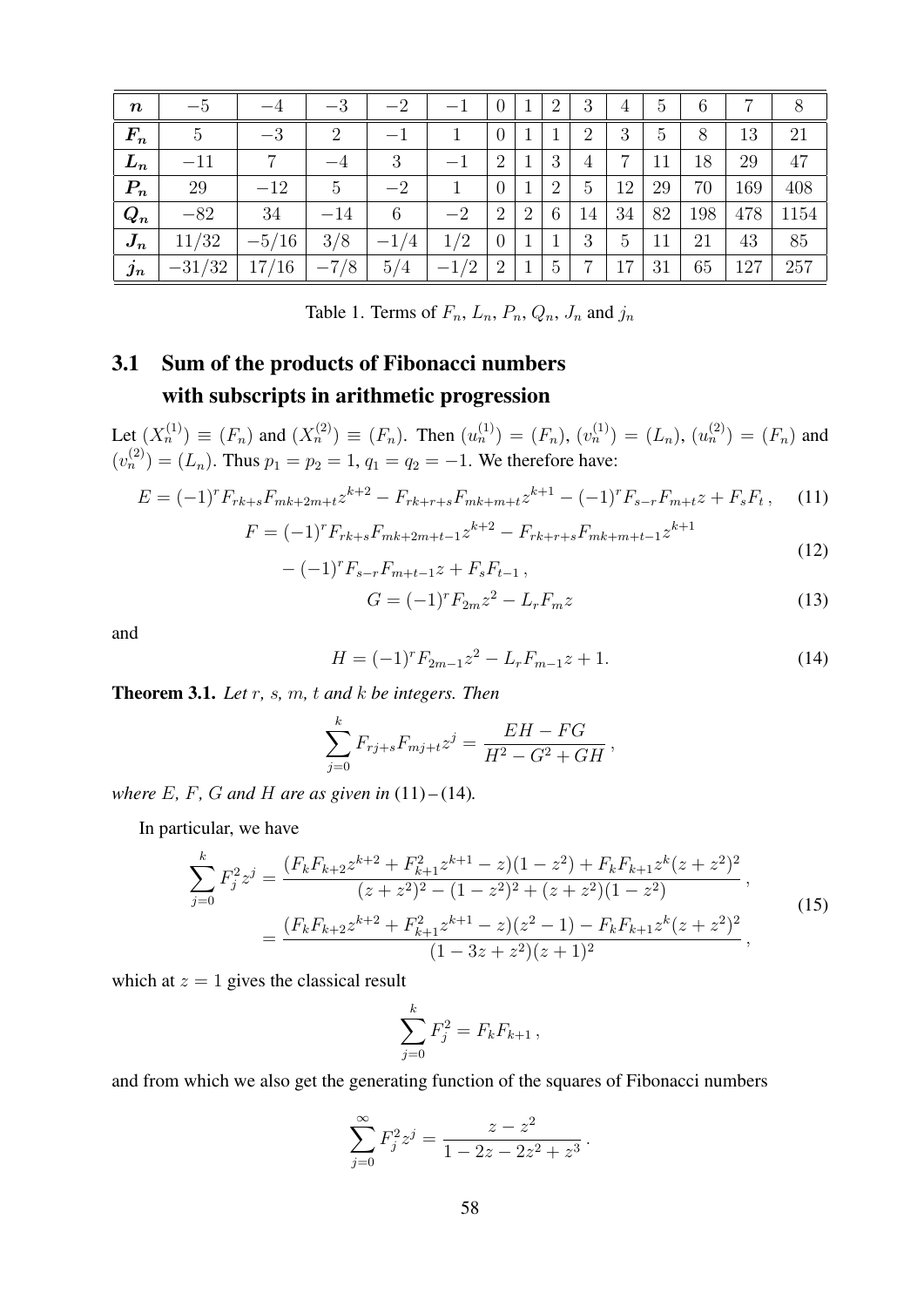Evaluation of (15) at  $z = -1$ , with the aid of L'Hospital rule gives

$$
\sum_{j=0}^{k} (-1)^j F_j^2 = -\frac{2}{5}(k+1) + (-1)^k \frac{F_{k+1} L_k}{5}.
$$

## 3.2 Sum of the products of Fibonacci and Lucas numbers with subscripts in arithmetic progression

Let  $(X_n^{(1)}) \equiv (F_n)$  and  $(X_n^{(2)}) \equiv (L_n)$ . Then  $(u_n^{(1)}) = (F_n)$ ,  $(v_n^{(1)}) = (L_n)$ ,  $(u_n^{(2)}) = (F_n)$  and  $(v_n^{(2)}) = (L_n)$ . Thus  $p_1 = p_2 = 1$ ,  $q_1 = q_2 = -1$ . We have

$$
E = (-1)^r F_{rk+s} F_{mk+2m+t} z^{k+2} - F_{rk+r+s} F_{mk+m+t} z^{k+1} - (-1)^r F_{s-r} F_{m+t} z + F_s F_t, \tag{16}
$$

$$
F = (-1)^r F_{rk+s} F_{mk+2m+t-1} z^{k+2} - F_{rk+r+s} F_{mk+m+t-1} z^{k+1}
$$
  

$$
- (-1)^r F_{s-r} F_{m+t-1} z + F_s F_{t-1},
$$
 (17)

$$
G = (-1)^r F_{2m} z^2 - L_r F_m z \tag{18}
$$

and

$$
H = (-1)^r F_{2m-1} z^2 - L_r F_{m-1} z + 1.
$$
\n(19)

Theorem 3.2. *Let* r*,* s*,* m*,* t *and* k *be integers. Then*

$$
\sum_{j=0}^{k} F_{rj+s} L_{mj+t} z^j = \frac{2(FH - EG) + EH + FG}{H^2 - G^2 + GH},
$$

*where*  $E$ *, F<sub>,</sub> G and*  $H$  *are as given in* (16) – (19)*.* 

In particular, we have

$$
\sum_{j=0}^{k} F_j L_j z^j = \frac{A+B}{(1-z^2)^2 - (z+z^2)^2 - (z+z^2)(1-z^2)},
$$
\n(20)

where

$$
A = -2(F_k F_{k+1} z^{k+1} (1+z)(1-z^2) + (F_k F_{k+2} z^{k+2} + F_{k+1}^2 z^{k+1} - z)(z+z^2)),
$$
  
\n
$$
B = (-F_k F_{k+2} z^{k+2} - F_{k+1}^2 z^{k+1} + z)(1-z^2) + F_k F_{k+1} z^{k+2} (1+z)^2.
$$

Two special evaluations are

$$
\sum_{j=0}^{k} F_j L_j = F_{2k+1} - 1,
$$

which is also a classical result and

$$
\sum_{j=0}^{k} \frac{F_j L_j}{2^j} = \frac{2F_{k+1}^2 + F_k F_{k+3}}{2^k} - 2.
$$

Applying L'Hospital rule twice to the right hand side of (20) at  $z = -1$  and making use of Cassini's identity, we find

$$
\sum_{j=0}^{k} (-1)^j F_j L_j = (-1)^k F_k F_{k+1}.
$$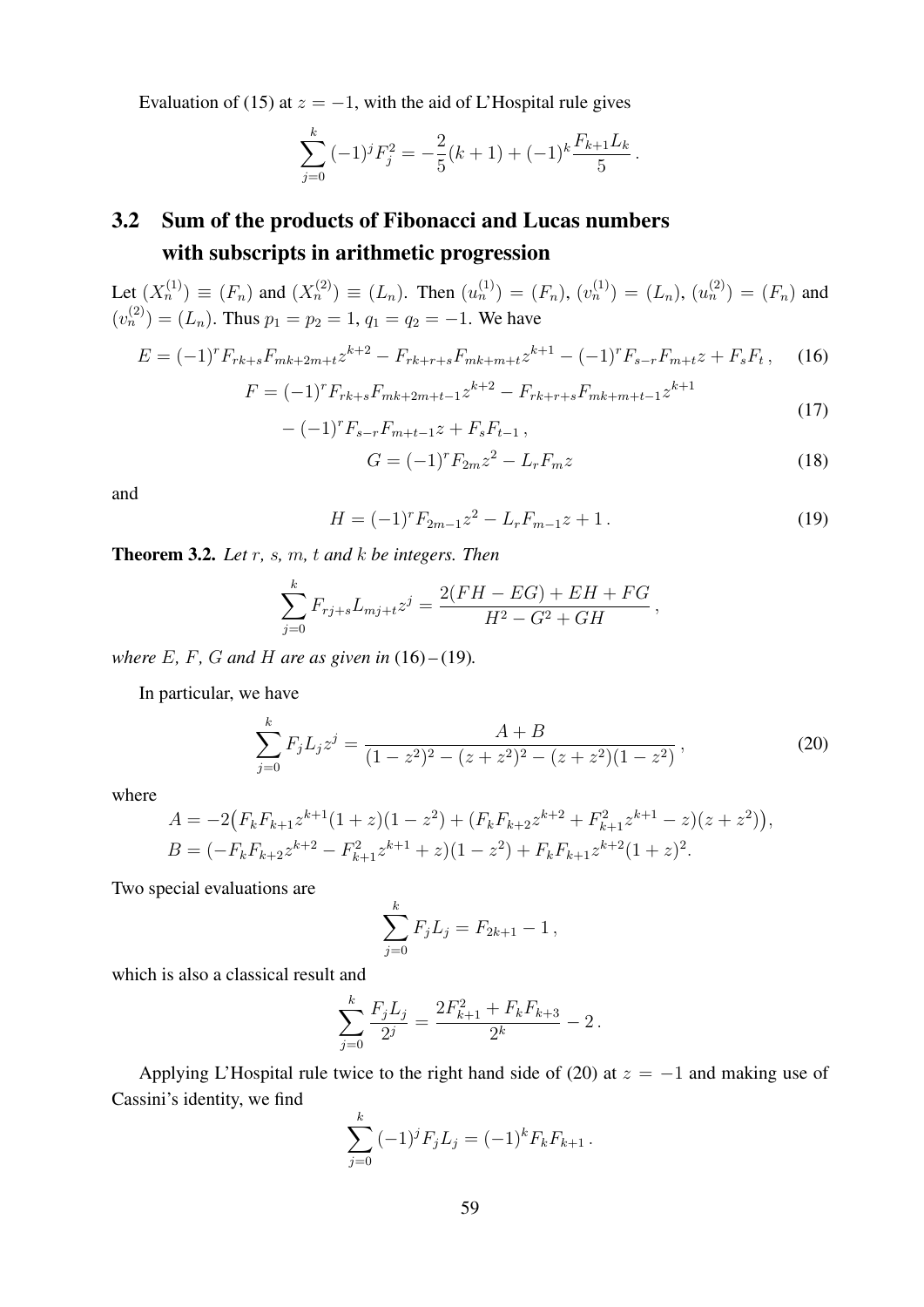#### 3.3 Sum of the products of Fibonacci and Pell numbers with subscripts in arithmetic progression

Let  $(X_n^{(1)}) \equiv (F_n)$  and  $(X_n^{(2)}) \equiv (P_n)$ . Then  $(u_n^{(1)}) = (F_n)$ ,  $(v_n^{(1)}) = (L_n)$ ,  $(u_n^{(2)}) = (P_n)$  and  $(v_n^{(2)}) = (Q_n)$ . Thus,  $p_1 = 1$ ,  $q_1 = -1$ ,  $p_2 = 2$  and  $q_2 = -1$ . We therefore have

$$
E = (-1)^r F_{rk+s} P_{mk+2m+t} z^{k+2} - F_{rk+r+s} P_{mk+m+t} z^{k+1} - (-1)^r F_{s-r} P_{m+t} z + F_s P_t, \tag{21}
$$

$$
F = (-1)^r F_{rk+s} P_{mk+2m+t-1} z^{k+2} - F_{rk+r+s} P_{mk+m+t-1} z^{k+1}
$$
\n(22)

$$
-(-1)^r F_{s-r} P_{m+t-1} z + F_s P_{t-1} ,
$$

$$
G = (-1)^r P_{2m} z^2 - L_r P_m z \tag{23}
$$

and

$$
H = (-1)^r P_{2m-1} z^2 - L_r P_{m-1} z + 1.
$$
 (24)

Theorem 3.3. *Let* r*,* s*,* m*,* t *and* k *be integers. Then*

$$
\sum_{j=0}^{k} F_{rj+s} P_{mj+t} z^j = \frac{EH - FG}{H^2 - G^2 + 2GH},
$$

*where*  $E$ *,*  $F$ *,*  $G$  *and*  $H$  *are as given in*  $(21) - (24)$ *.* 

In particular, we have

$$
\sum_{j=0}^{k} F_j P_j z^j = \frac{F_k P_k z^{k+4} + (F_{k+1} P_{k-1} - F_k P_{k+1}) z^{k+3}}{z^4 - 2z^3 - 7z^2 - 2z + 1}
$$
\n
$$
- \frac{(F_k P_{k+2} + F_{k+1} P_k) z^{k+2} + F_{k+1} P_{k+1} z^{k+1} + z^3 - z}{z^4 - 2z^3 - 7z^2 - 2z + 1},
$$
\n(25)

of which we can mention the special values

$$
\sum_{j=0}^{k} F_j P_j = \frac{F_k P_{k+1} + P_k F_{k+1}}{3}
$$

and

$$
\sum_{j=0}^{k} (-1)^{j} F_{j} P_{j} = (-1)^{k} (P_{k+1} F_{k} - F_{k+1} P_{k}).
$$

Note that from (25), it follows that the generating function of the product of Fibonacci numbers and Pell numbers is

$$
\sum_{j=0}^{\infty} F_j P_j z^j = \frac{z - z^3}{1 - 2z - 7z^2 - 2z^3 + z^4}.
$$

### 3.4 Sum of the products of Fibonacci and Jacobsthal numbers with subscripts in arithmetic progression

Let  $(X_n^{(1)}) \equiv (F_n)$  and  $(X_n^{(2)}) \equiv (J_n)$ . Then  $(u_n^{(1)}) = (F_n)$ ,  $(v_n^{(1)}) = (L_n)$ ,  $(u_n^{(2)}) = (J_n)$  and  $(v_n^{(2)}) = (j_n)$ . Thus  $p_1 = 1$ ,  $q_1 = -1$ ,  $p_2 = 1$  and  $q_2 = -2$ . We therefore have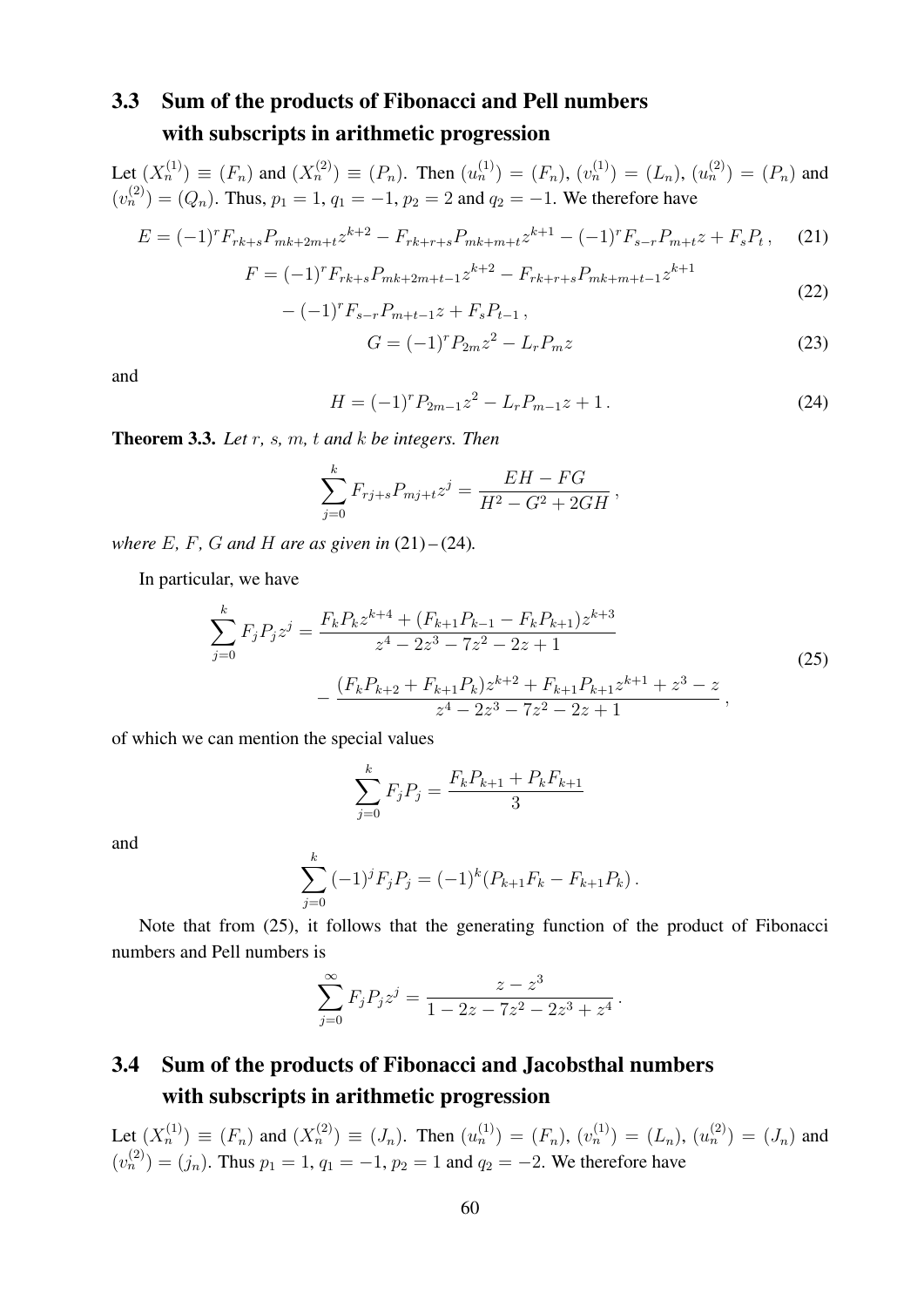$$
E = (-1)^r F_{rk+s} J_{mk+2m+t} z^{k+2} - F_{rk+r+s} J_{mk+m+t} z^{k+1} - (-1)^r F_{s-r} J_{m+t} z + F_s J_t, \tag{26}
$$

$$
F = (-1)^{r} 2F_{rk+s} J_{mk+2m+t-1} z^{k+2} - 2F_{rk+r+s} J_{mk+m+t-1} z^{k+1}
$$
\n(27)

$$
-(-1)^r 2F_{s-r}J_{m+t-1}z + 2F_sJ_{t-1},
$$

$$
G = (-1)^{r} J_{2m} z^{2} - L_{r} J_{m} z \tag{28}
$$

and

$$
H = (-1)^{r} 2J_{2m-1} z^{2} - 2L_{r} J_{m-1} z + 1.
$$
 (29)

Theorem 3.4. *Let* r*,* s*,* m*,* n *and* k *be integers. Then*

$$
\sum_{j=0}^{k} F_{rj+s} J_{mj+t} z^j = \frac{EH - FG}{H^2 - 2G^2 + GH},
$$

*where*  $E$ *,*  $F$ *<i>,*  $G$  *and*  $H$  *are as given in* (26) – (29)*.* 

In particular, we have

$$
\sum_{j=0}^{k} F_j J_j z^j = \frac{4F_k J_k z^{k+4} + 2(2F_{k+1}J_{k-1} - F_k J_{k+1}) z^{k+3}}{4z^4 - 2z^3 - 7z^2 - z + 1}
$$
  
 
$$
- \frac{(F_k J_{k+2} + 2F_{k+1}J_k) z^{k+2} + F_{k+1}J_{k+1} z^{k+1} + 2z^3 - z}{4z^4 - 2z^3 - 7z^2 - z + 1},
$$
 (30)

giving the special values

$$
\sum_{j=0}^{k} F_j J_j = \frac{F_k (J_{k+3} - 4J_k) + F_{k+1} (J_{k+2} - 4J_{k-1})}{5}
$$

and

$$
\sum_{j=0}^{k} (-1)^{j} F_{j} J_{j} = (-1)^{k} (F_{k} J_{k+2} - F_{k+1} J_{k+1}) + 1.
$$

From (30) we obtain the generating function of the product of Fibonacci and Jacobsthal numbers

$$
\sum_{j=0}^{\infty} F_j J_j z^j = \frac{z - 2z^3}{1 - z - 7z^2 - 2z^3 + 4z^4}.
$$

### 3.5 Sum of the products of Pell and Jacobsthal numbers with subscripts in arithmetic progression

Let  $(X_n^{(1)}) \equiv (P_n)$  and  $(X_n^{(2)}) \equiv (J_n)$ . Then  $(u_n^{(1)}) = (P_n)$ ,  $(v_n^{(1)}) = (Q_n)$ ,  $(u_n^{(2)}) = (J_n)$  and  $(v_n^{(2)}) = (j_n)$ . Thus  $p_1 = 2$ ,  $q_1 = -1$ ,  $p_2 = 1$  and  $q_2 = -2$ . We therefore have

$$
E = (-1)^r P_{rk+s} J_{mk+2m+t} z^{k+2} - P_{rk+r+s} J_{mk+m+t} z^{k+1} - (-1)^r P_{s-r} J_{m+t} z + P_s J_t, \tag{31}
$$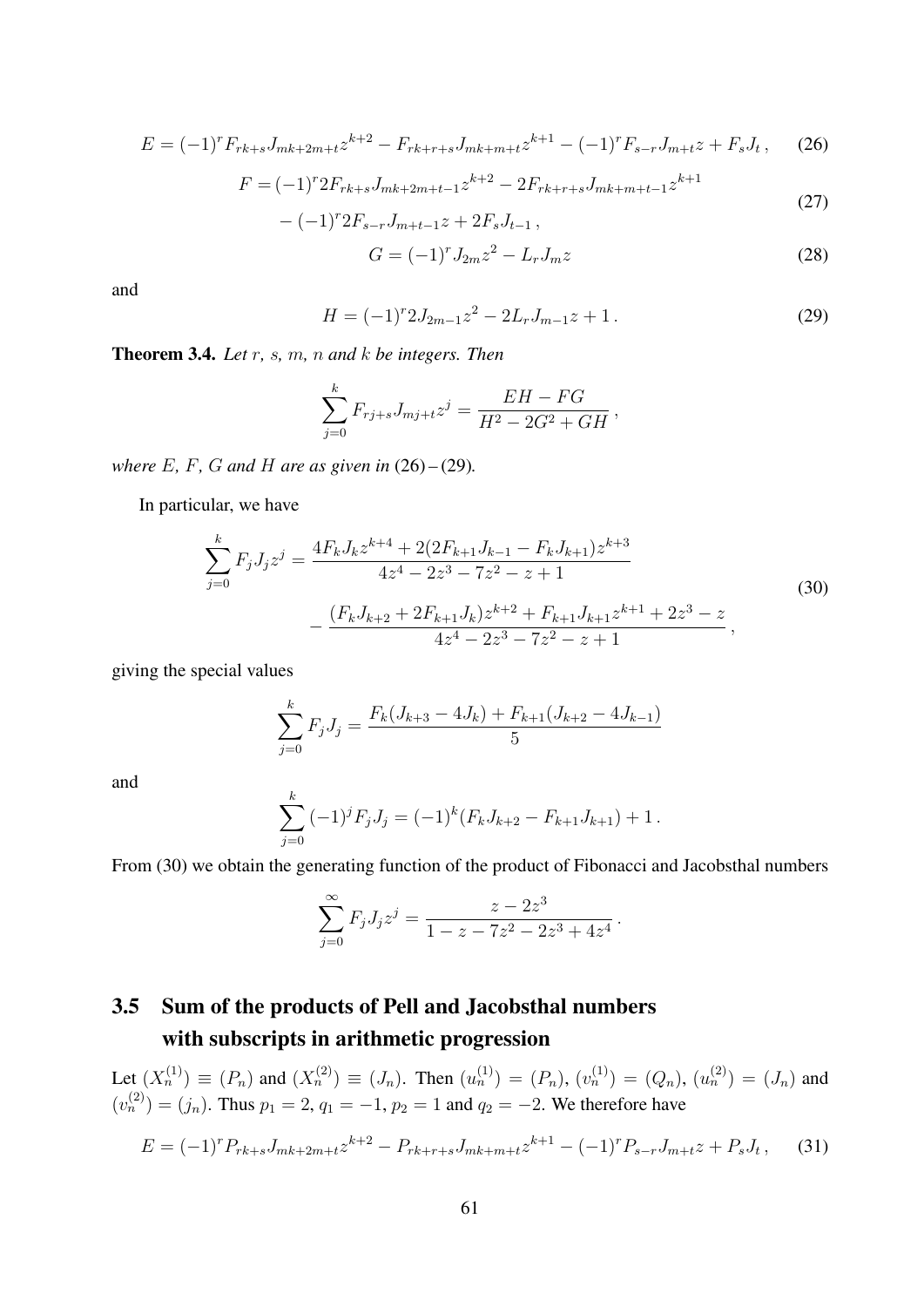$$
F = (-1)^{r} 2P_{rk+s} J_{mk+2m+t-1} z^{k+2} - 2P_{rk+r+s} J_{mk+m+t-1} z^{k+1}
$$
\n(32)

$$
-(-1)^r 2P_{s-r}J_{m+t-1}z + 2P_sJ_{t-1}\,,
$$

$$
G = (-1)^{r} J_{2m} z^{2} - Q_{r} J_{m} z, \qquad (33)
$$

and

$$
H = (-1)^{r} 2J_{2m-1} z^{2} - 2Q_{r} J_{m-1} z + 1.
$$
 (34)

Theorem 3.5. *Let* r*,* s*,* m*,* t *and* k *be integers. Then*

$$
\sum_{j=0}^{k} P_{rj+s} J_{mj+t} z^j = \frac{EH - FG}{H^2 - 2G^2 + GH},
$$

*where* E*,* F*,* G *and* H *are given in* (31) *–* (34)*.*

In particular, we have

$$
\sum_{j=0}^{k} P_j J_j z^j = \frac{(-P_k J_{k+2} z^{k+2} - P_{k+1} J_{k+1} z^{k+1} + z)(1 - 2z^2)}{(4z^2 + 4z - 1)(z^2 - 2z - 1)}
$$
  

$$
-\frac{2(P_k J_{k+1} z^{k+2} + P_{k+1} J_k z^{k+1})(2z + z^2)}{(4z^2 + 4z - 1)(z^2 - 2z - 1)},
$$
(35)

from which we get the special values

$$
\sum_{j=0}^{k} P_j J_j = \frac{3}{7} (P_k J_{k+1} + J_k P_{k+1}) - \frac{1}{14} (P_k J_{k+2} + J_{k+1} P_{k+1}) + \frac{1}{14},
$$

and

$$
\sum_{j=0}^{k} (-1)^j P_j J_j = \frac{(-1)^k}{2} (P_{k+1} J_{k+2} - P_k J_{k+3}) - \frac{1}{2}.
$$

From (35), we obtain the generating function of the product of Pell and Jacobsthal numbers as follows

$$
\sum_{j=0}^{\infty} P_j J_j z^j = \frac{z - 2z^3}{(4z^2 + 4z - 1)(z^2 - 2z - 1)}.
$$

## 4 Conclusion

In this paper, we have derived an expression for the partial sum of the products of two arbitrary Horadam sequences with subscripts in arithmetic progression. Illustrative examples were drawn from six well-known Horadam sequences. Some more ideas for future work were stated implicitly in the text.

### Acknowledgements

The authors would like to thank the referees for their valuable comments.